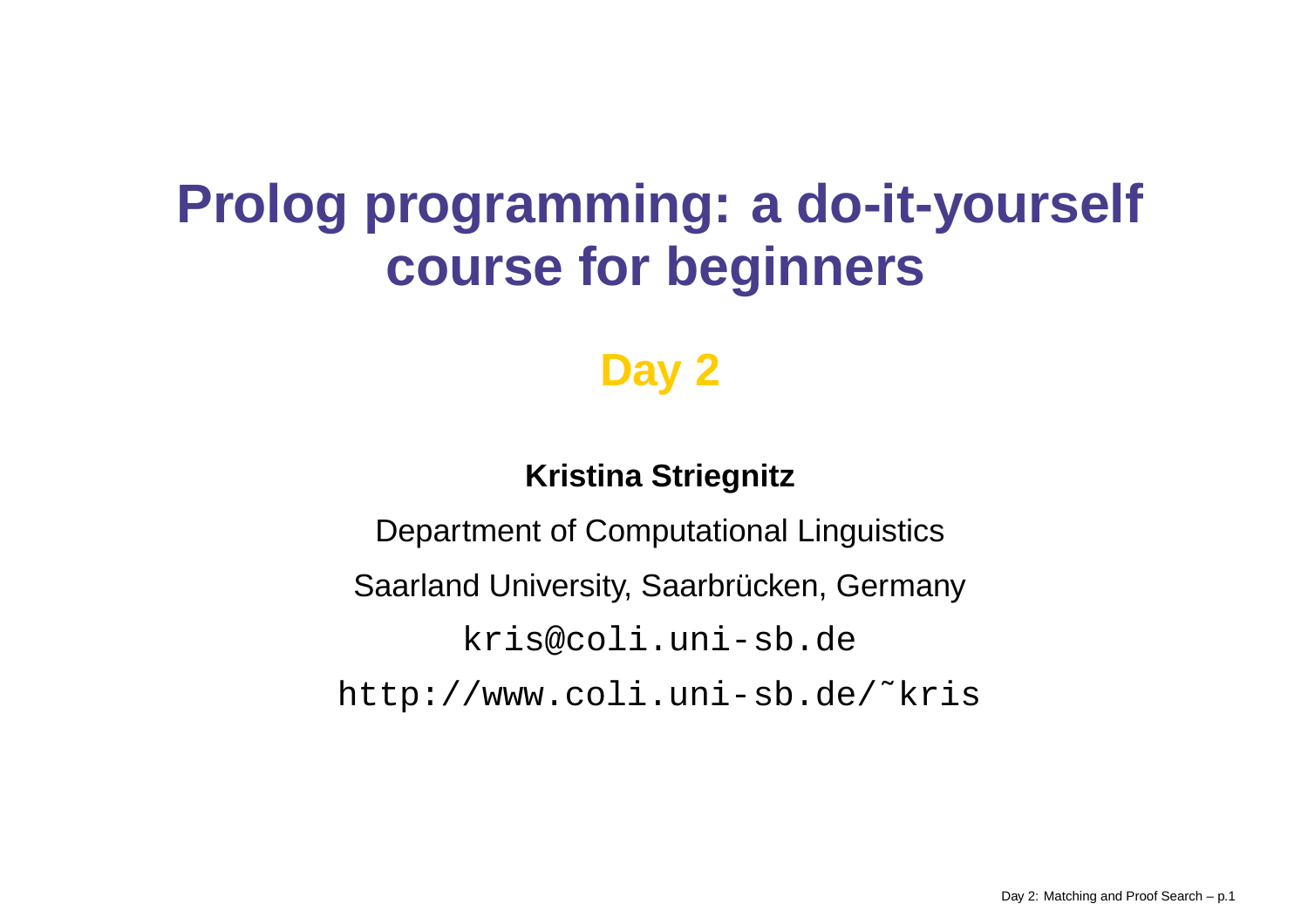## **Day 2: Matching and Proof Search**

Today: • recursive predicate definitions

• how Prolog answers queries

#### Reader: Lectures 2 and 3 of *Learn Prolog Now!*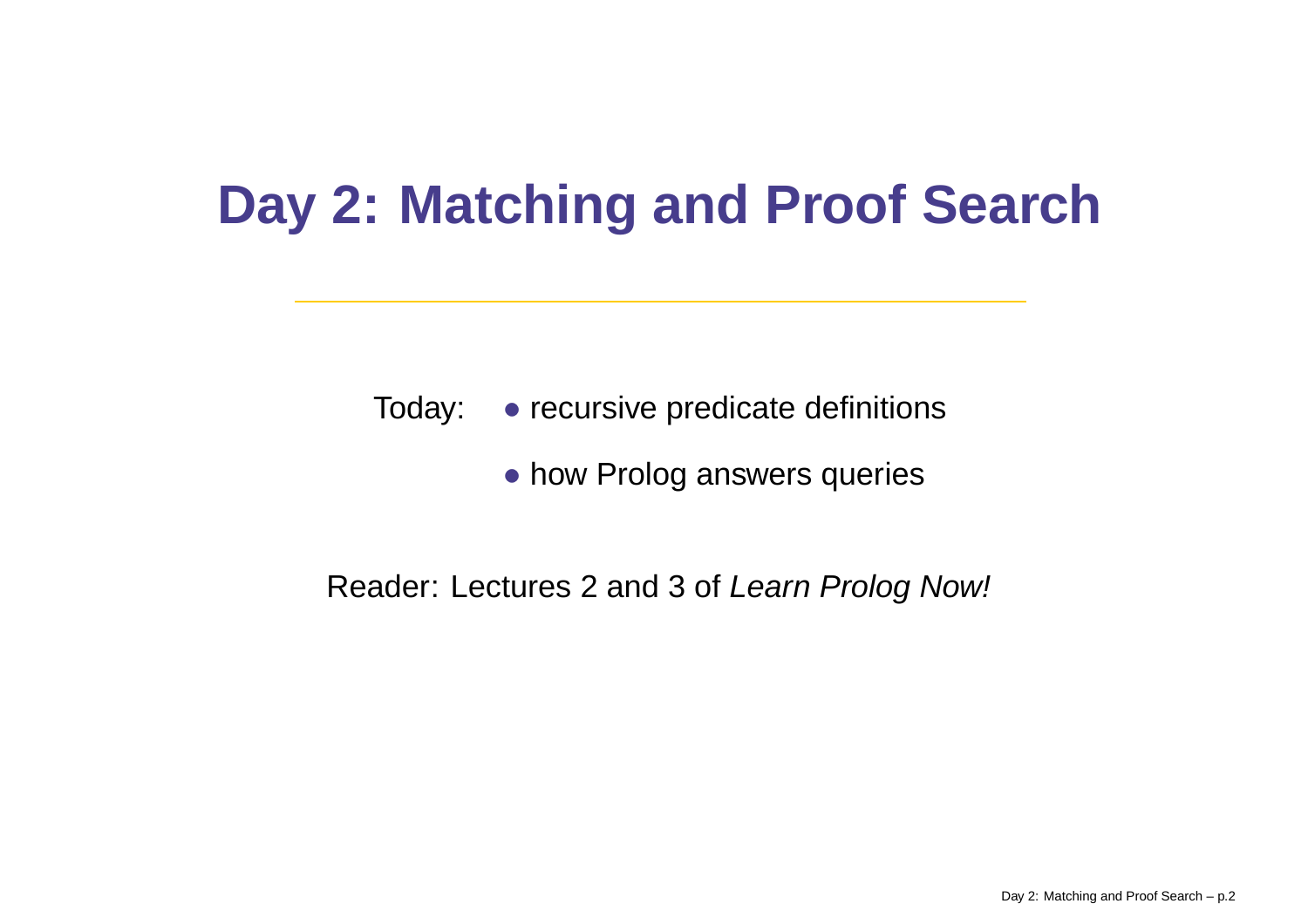#### **Ancestors**



parent of(paul,petunia). parent of(helen,petunia). parent of(paul,lili). parent of(helen,lili). parent\_of(albert,james). parent\_of(ruth,james). parent of(petunia,dudley). parent\_of(vernon,dudley). parent of(lili,harry). parent\_of(james,harry).

Task: Define a predicate  $\texttt{ancestor\_of}$  (  $\texttt{X}$  ,  $\texttt{Y}$  ) which is true if  $\texttt{X}$ is an ancestor of  $\bm{{\rm Y}}.$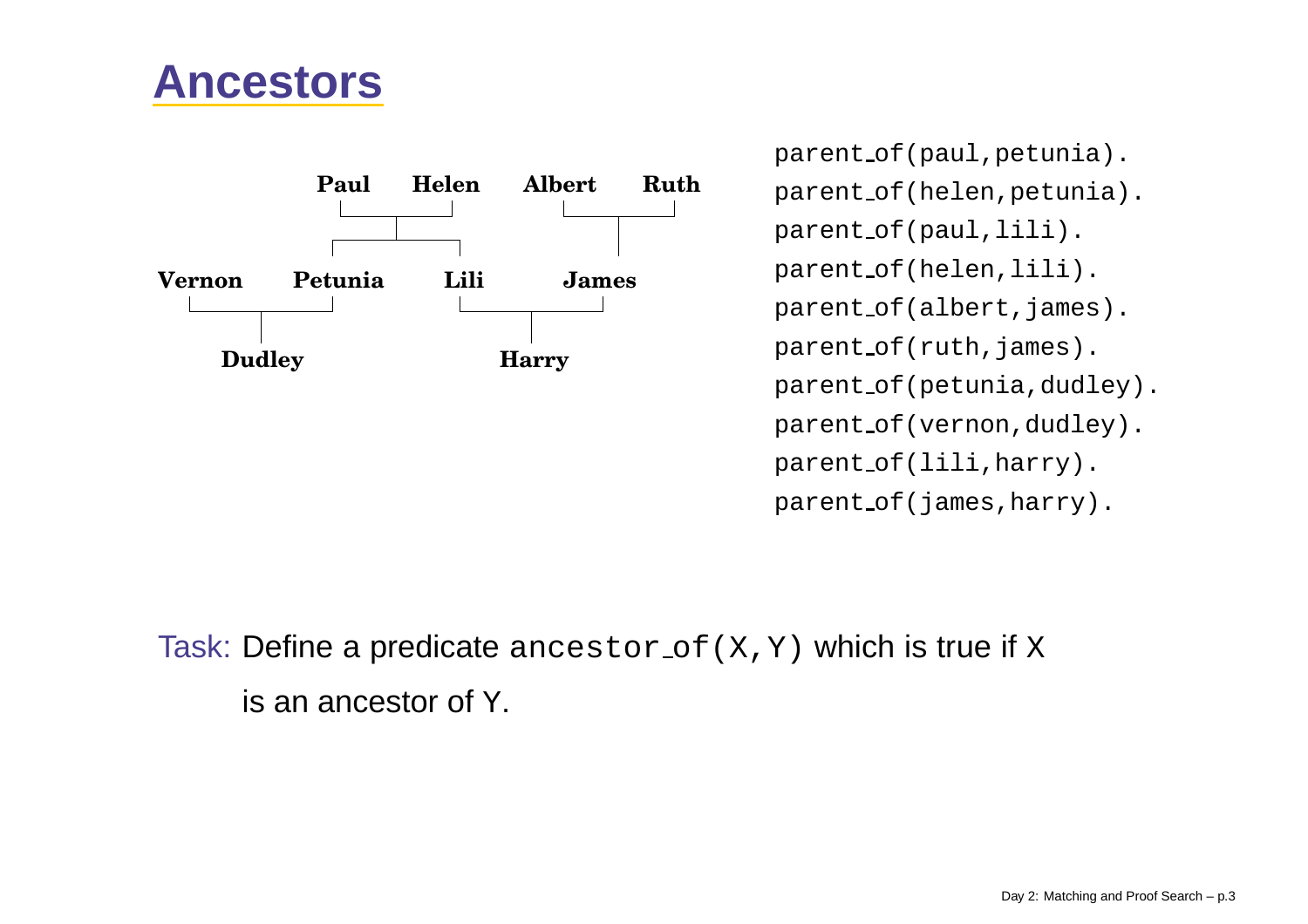## **Ancestors (cont.)**

```
graph(0, Y) :- parent of (X, Z), parent of (Z, Y).
greatgrandparent of(X,Y) :- parent of(X,Z), parent of(Z,A), parent of(A,Y).
qreatgreatgrandparent of(X,Y) :- parent of(X,Z), parent of(Z,A),
                                  parent_of(A,B), parent_of(B,Y).
```
➜Doesn't work for ancestor of; don't know "how many parents we have to go back".

```
\mathtt{ancestor\_of(X,Y)} \coloneq \mathtt{parent\_of(X,Y)}.
```
People are ancestors of their children,

ancestor of(X,Y) :- parent of(X,Z), ancestor of(Z,Y).

and they are ancestors of anybody that their children may be ancestors of (i.e., of all the descendants of their children).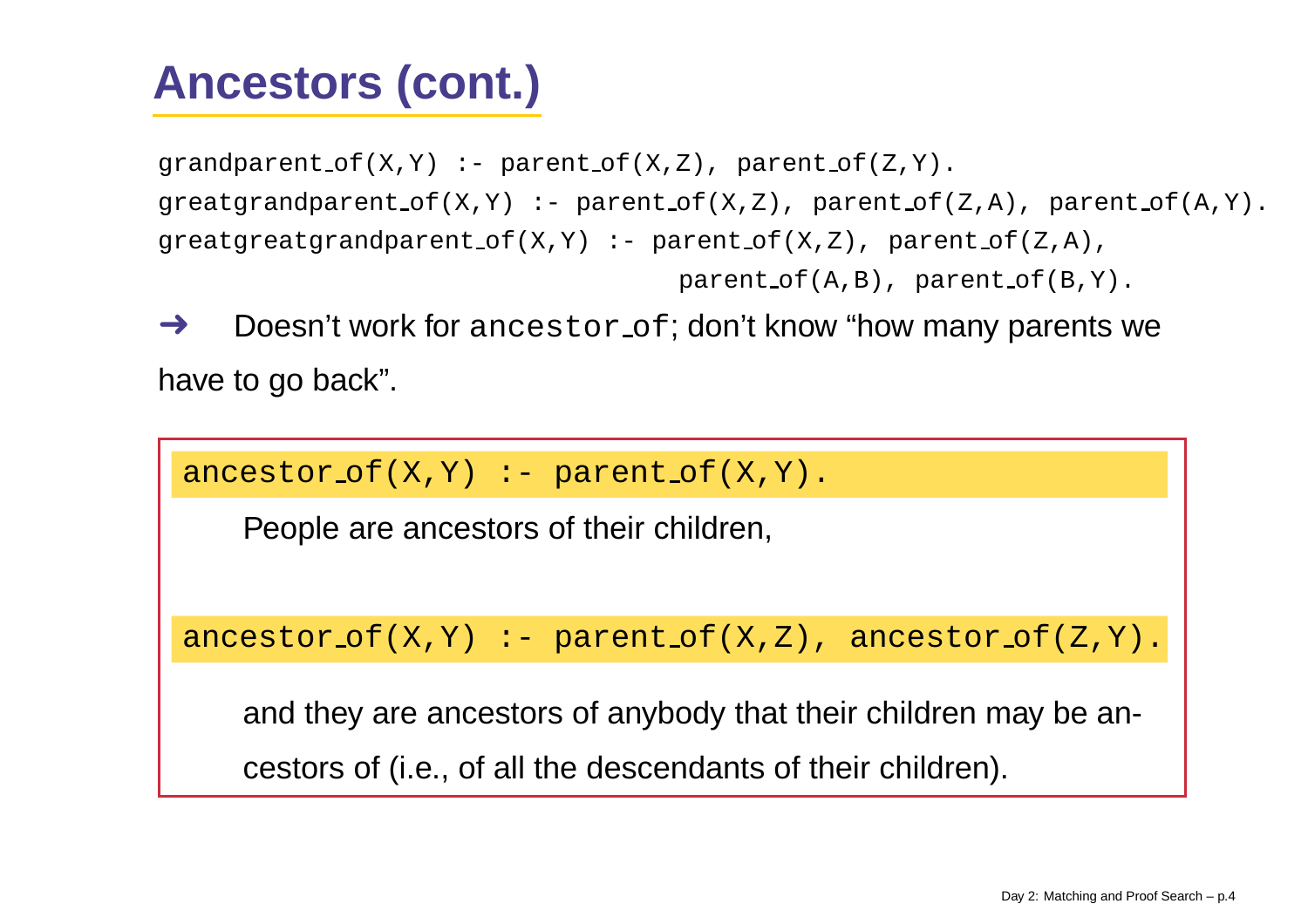## **Ancestors (cont.)**

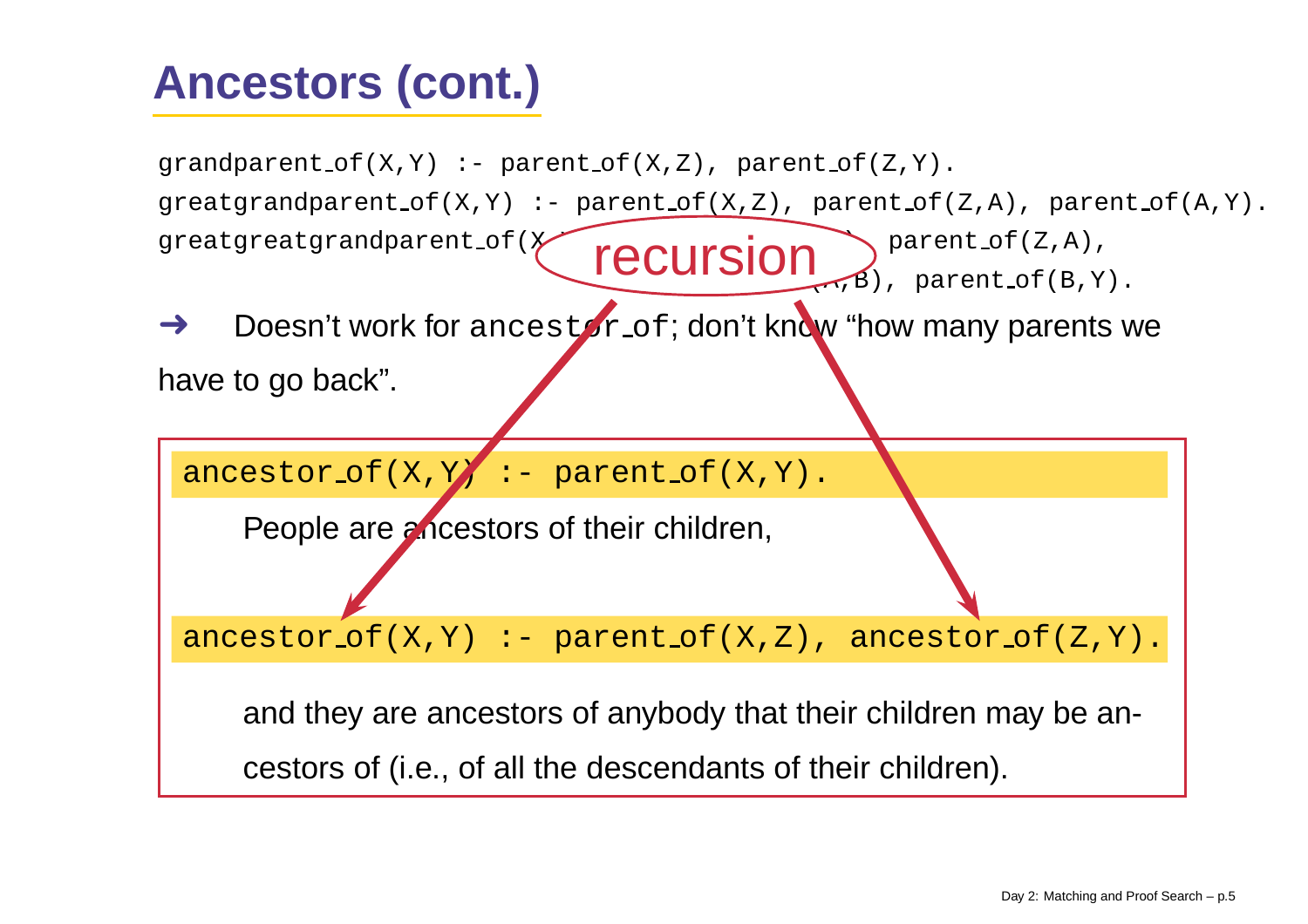- KB: wizard(harry). wizard(ron). wizard(hermione). muggle(uncle vernon). muggle(aunt petunia). chases(crookshanks, scabbars).
- Query:  $? \text{wizard(herminone)}$ .

yes

Easy: wizard(hermione) is <sup>a</sup> fact in the knowledge base.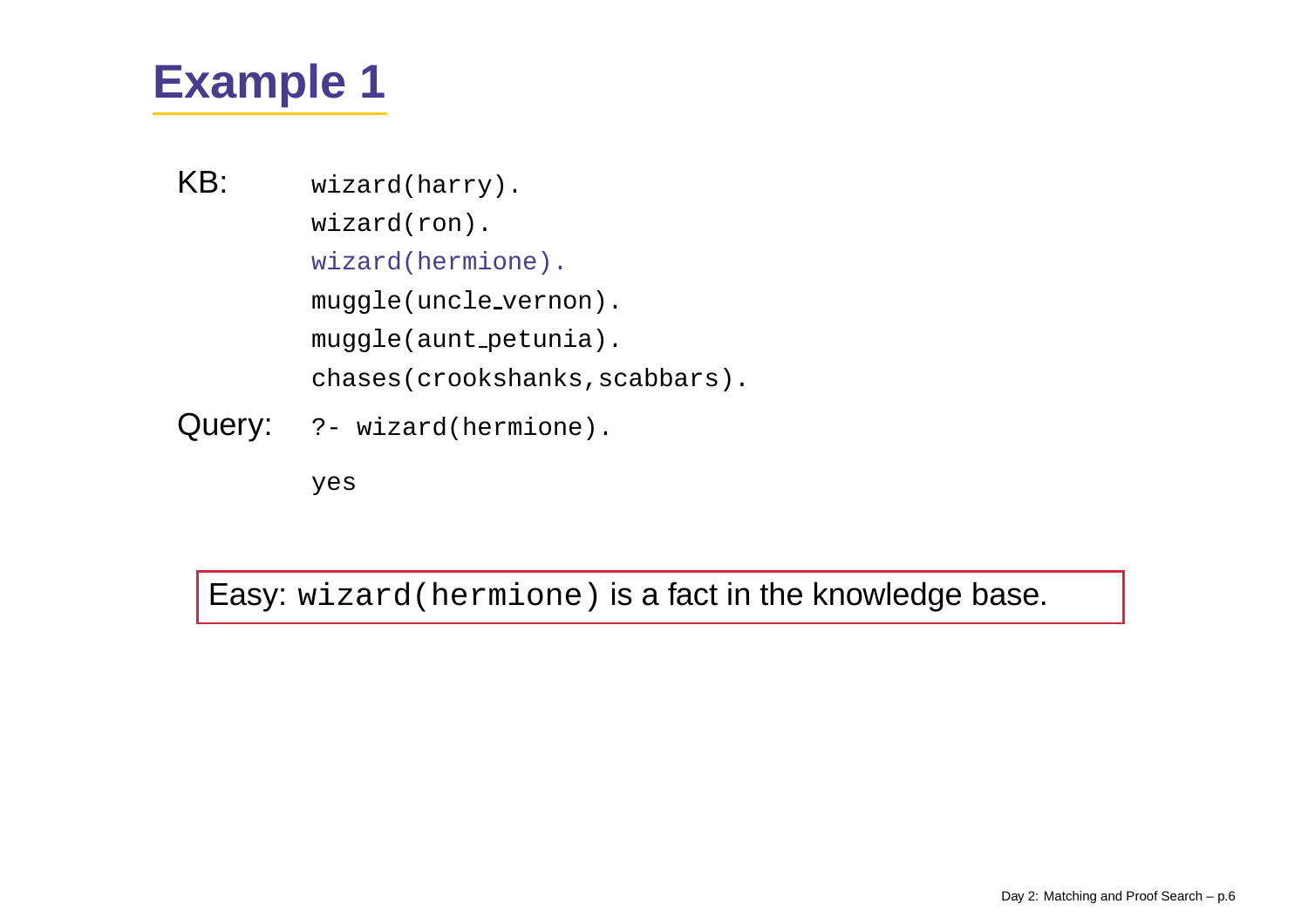| $KB:$ wizard(harry).           | Query: $?$ - wizard $(X)$ . |
|--------------------------------|-----------------------------|
| $wizard(ron)$ .                | $X = harrow$ ;              |
| wizard(hermione).              | $X = r$ on ;                |
| muggle(uncle_vernon).          | $X = hermin$                |
| muggle(aunt_petunia).          | no                          |
| chases(crookshanks, scabbars). |                             |

• The query wizard(X) matches the fact wizard(harry). This instantiates the variable  ${\rm x}$  with  ${\rm harry.}$ 

• It also matches the facts wizard(ron) and wizard(hermione).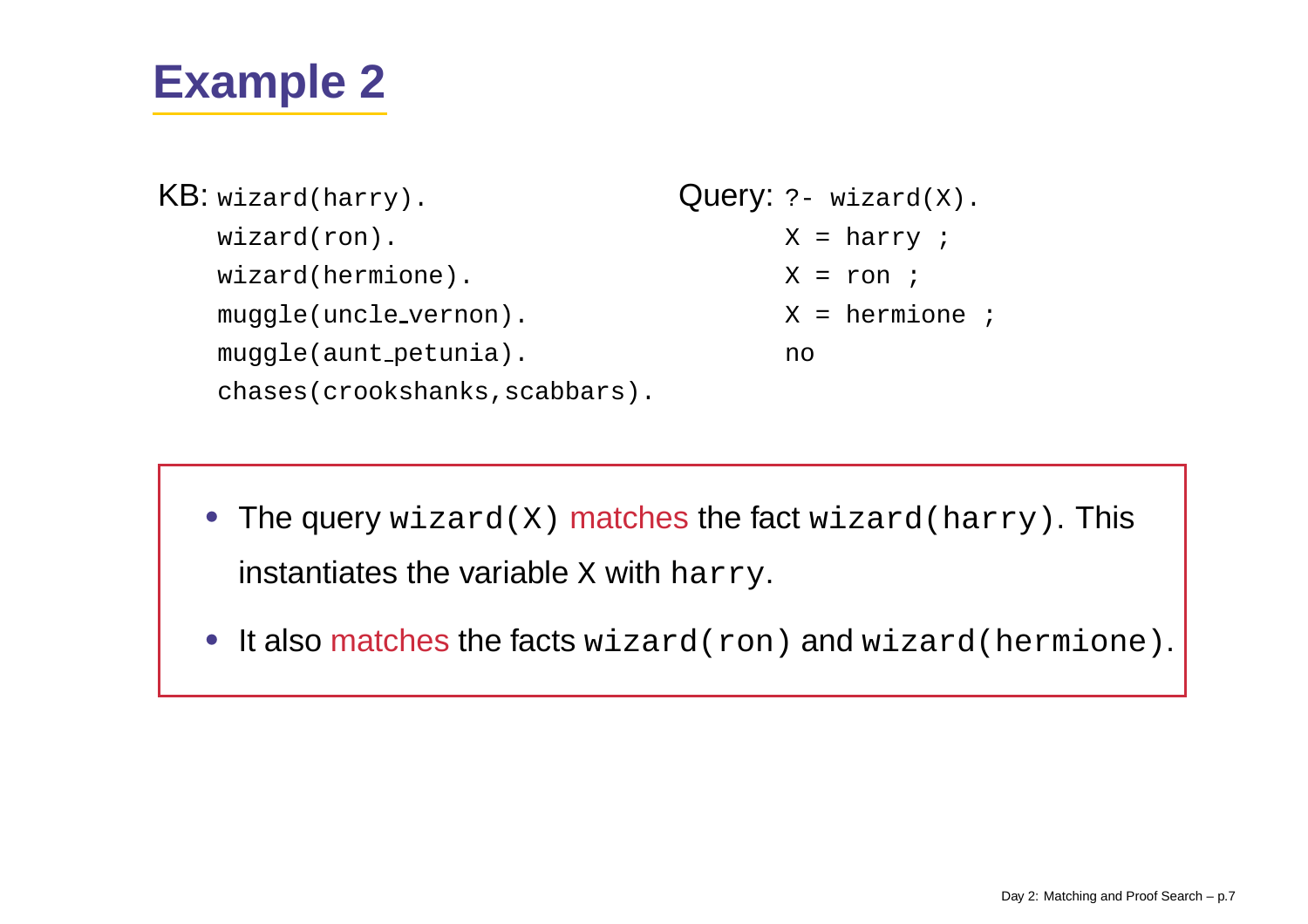#### **Matching**

- Two atoms match if they are the same atom.  $\mathsf{Ex}.$ : harry = harry,  $\mathsf{but}~\text{harry}~\setminus$ = 'Harry'.
- A variable matches any other Prolog term. The variable gets instantiated with the other term.

```
Ex.: X = wizard(harry)
```

```
Ex.: X = Y
```
• Two complex terms match if they have the same functor and the same number of arguments and if all pairs of parallel arguments match.

```
Ex.: like(harry,hargrid) = like(harry,X)
```
Ex.: like(harry,hargrid) <sup>=</sup> like(harry,X,Y)

 $\mathsf{Ex.:}\ \mathtt{like}(\mathtt{harry},\mathtt{hargrid})\ \ \backslash\,=\ \mathtt{like}\,(\mathtt{X}\,,\mathtt{X})$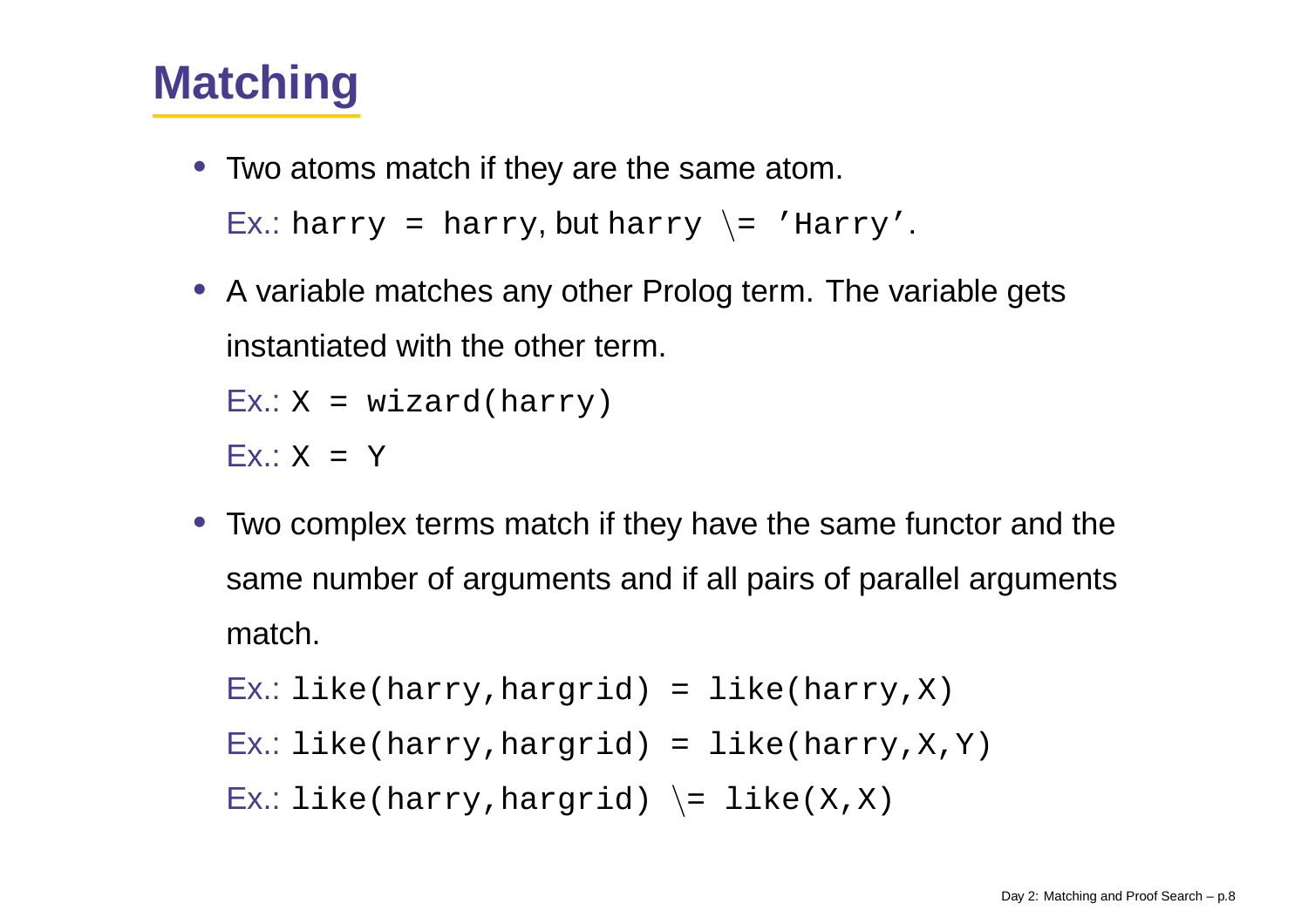#### **Back to Example 2**

 $\sf KB:$  wizard(harry). wizard(ron). wizard(hermione). muggle(uncle vernon). muggle(aunt petunia). chases(crookshanks,scabbars). Query:  $?$ - wizard $(X)$ . X <sup>=</sup> harry ; X <sup>=</sup> ron ; X <sup>=</sup> hermione ; no

- Prolog checks for facts that match the query. (There are three.)
- Prolog starts from the top of the knowledge base and, therefore, finds wizard(harry) first.
- Typing ; forces Prolog to check whether there are other possibilities.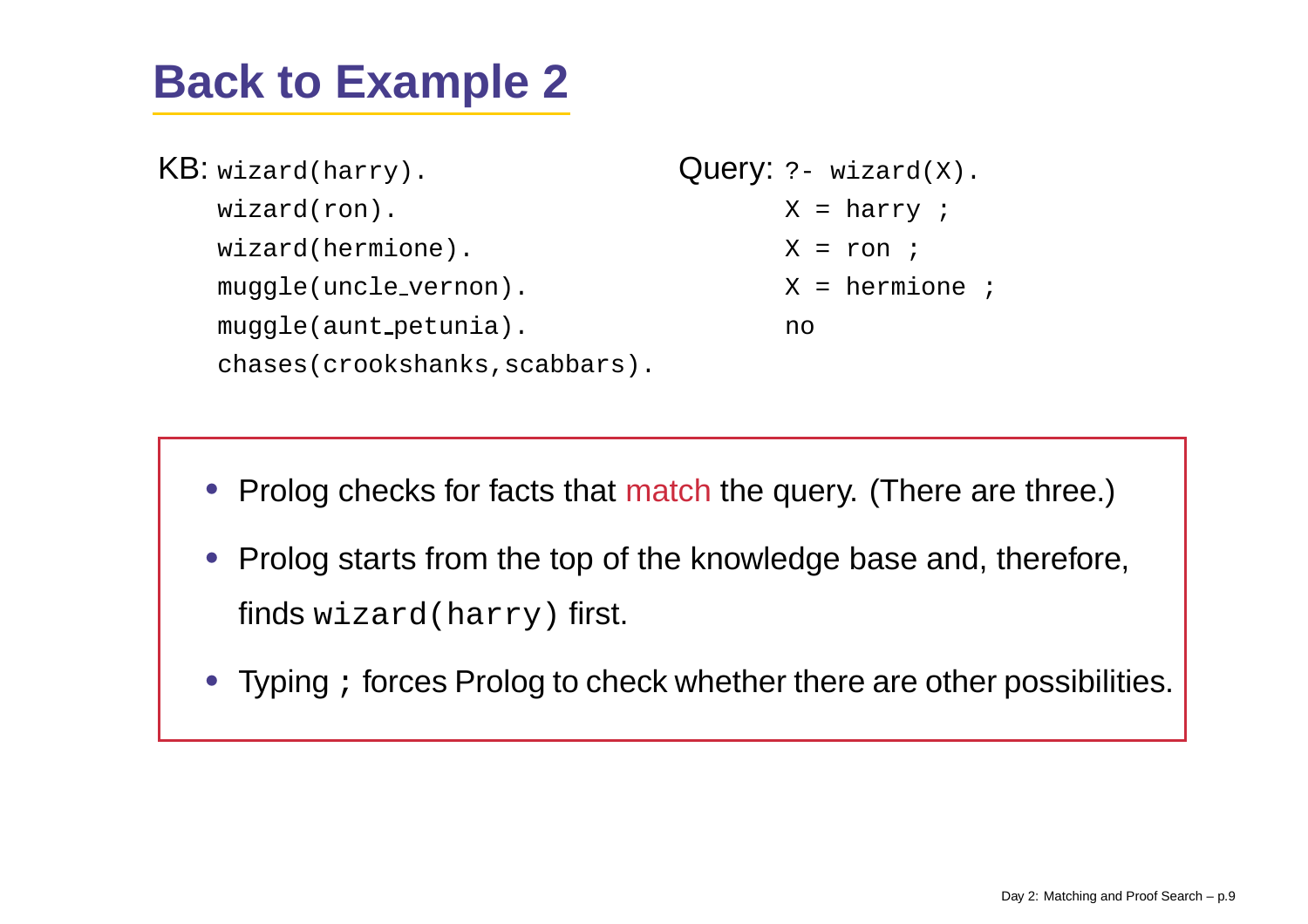

- •Check for a fact or <sup>a</sup> rule's head that match the query.
- If you find <sup>a</sup> fact, you're done.
- •• If you find a rule, prove all goals specified in the body of the rule.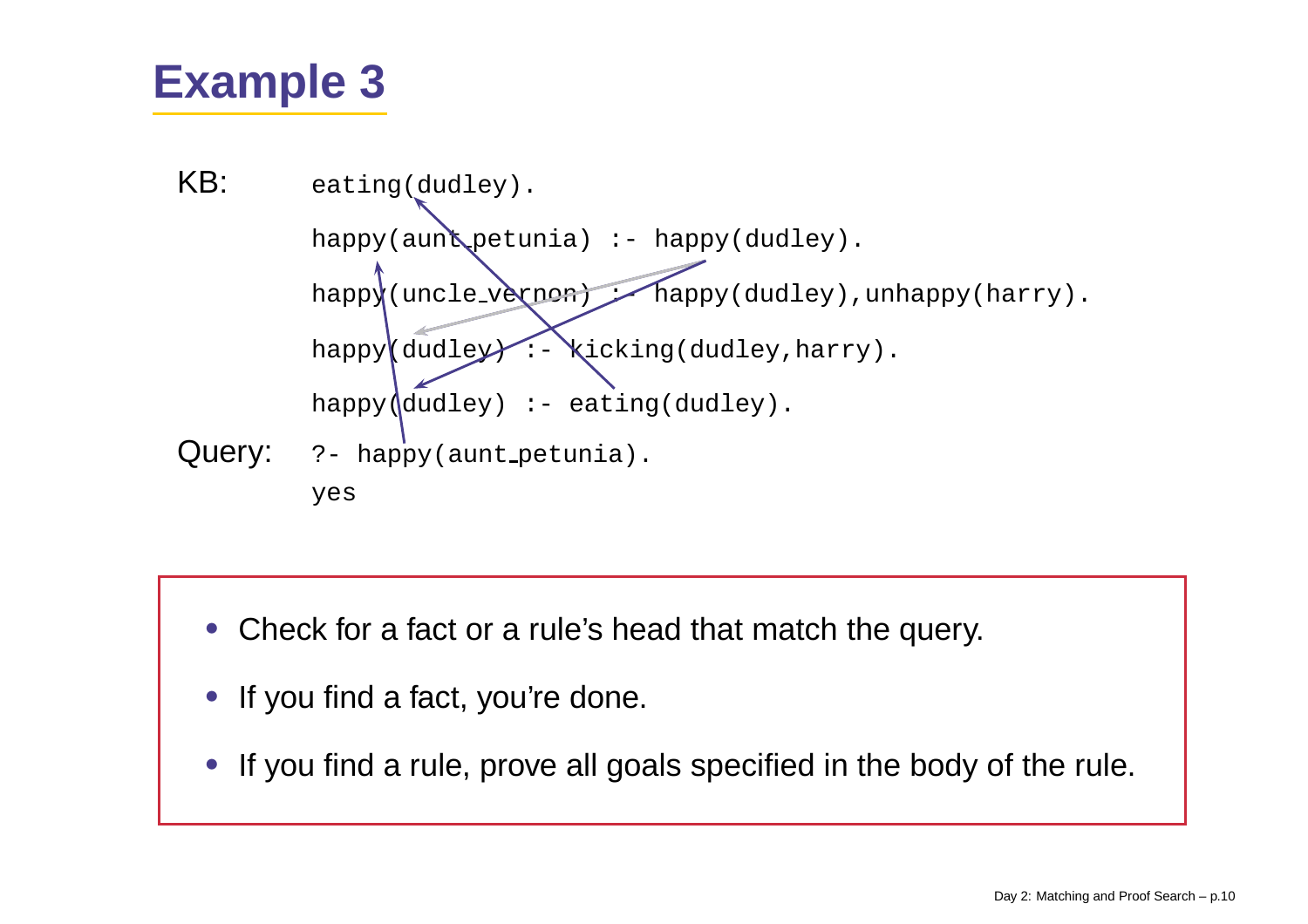KB: eating(dudley). happy(aunt\_petunia):-happy(dudley). happy(uncle vernon):-happy(dudley),unhappy(harry). happy(dudley):-kicking(dudley,harry). happy(dudley):-eating(dudley).

Query:  $?$ - happy $(X)$ .

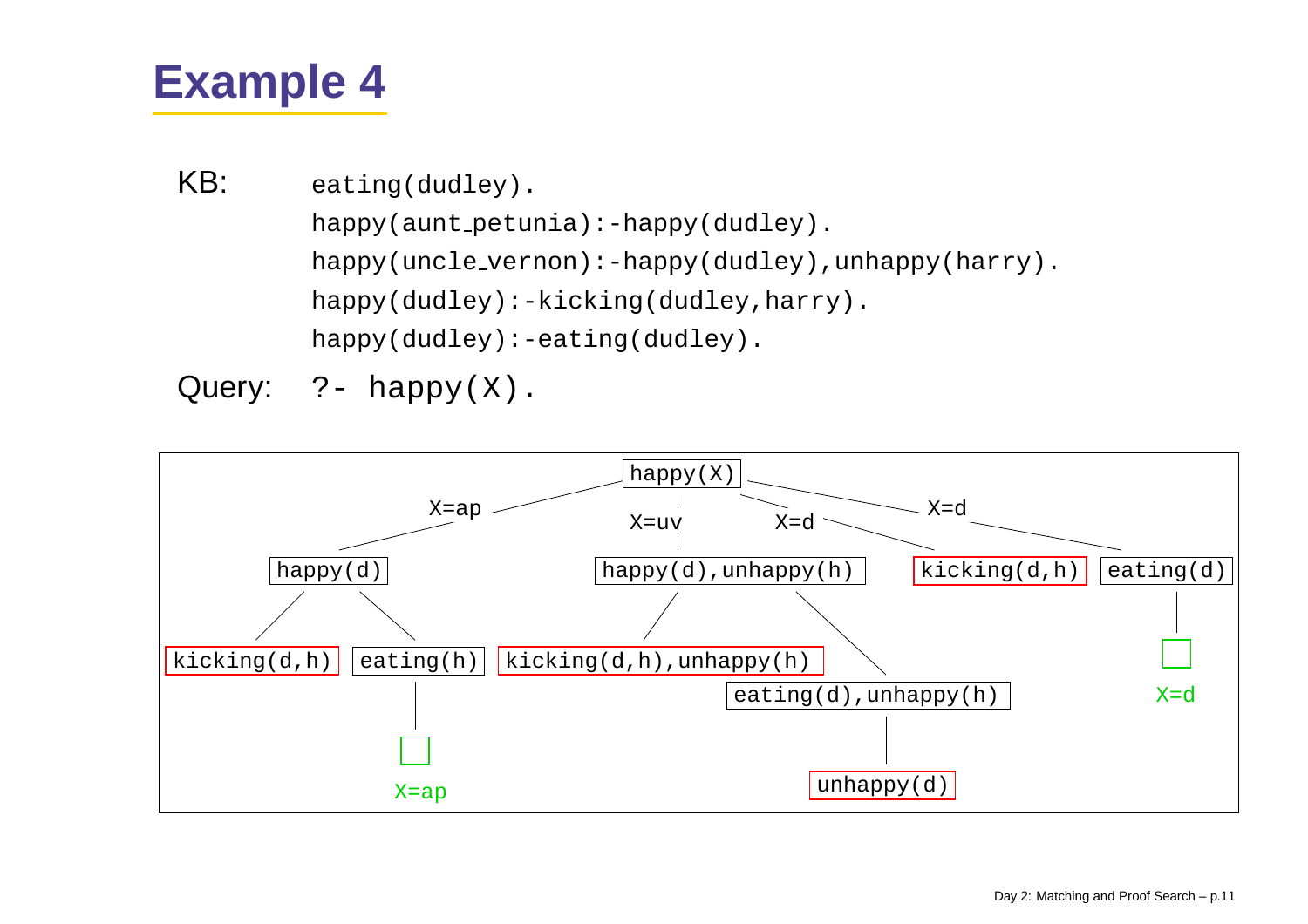father(albert,james). father(james,harry). mother(ruth,james). mother(lili,harry). wizard(lili). wizard(ruth). wizard(albert).  $wizard(X)$  :father(Y,X),

wizard(Y), mother(Z,X), wizard(Z).

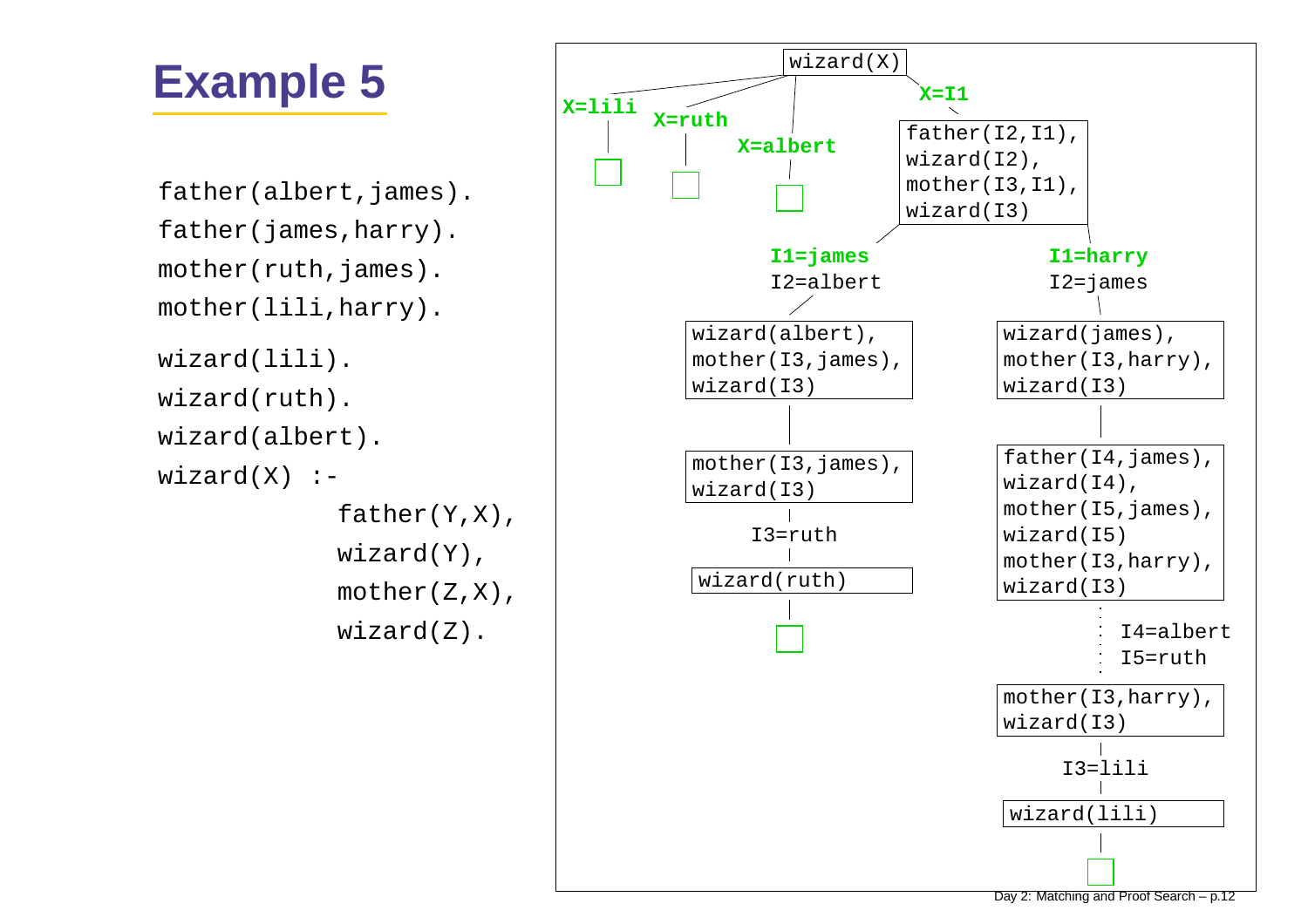## **Ancestors (cont.)**

parent of(paul,petunia). parent of(helen,petunia). parent of(paul,lili). parent of(helen,lili). parent\_of(albert,james). parent\_of(ruth,james). parent\_of(petunia,dudley). parent of(vernon,dudley). parent of(lili,harry). parent of(james,harry). **ancestor of(X,Y) : parent of(X,Y). ancestor of(X,Y) :-**

**parent of(X,Z),**

**ancestor of(Z,Y).**